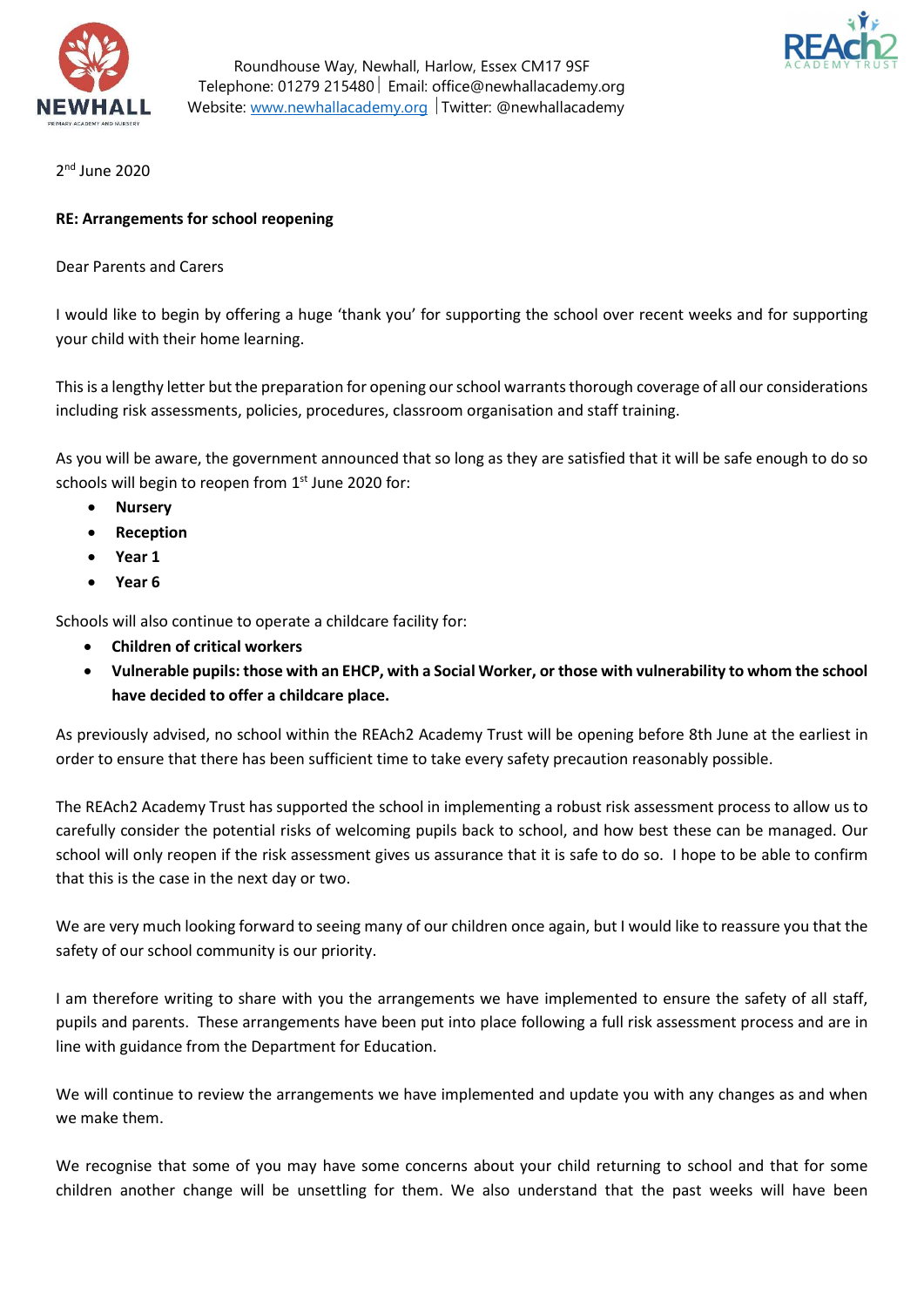challenging for many families. If you would like to talk to us about your child and any concerns you have about their return to school, please – in the first instance – contact Mrs Murphy, office@newhallacademy.org.

If your child has an EHC plan please contact the school SENCO, Mrs Smart using the office@newhallacademy.org email, who will support you and your child with their return to school.

## Staggered Start: opening dates for different year groups

In order to ensure arrangements are as safe and secure as possible we will be operating a staggered start for different year groups.

The school will be open to the different year groups on the following dates:

- $\bullet$  Year 1: 8<sup>th</sup> June 2020
- Reception: 15<sup>th</sup> June 2020
- Nursery: Bluebell from 22<sup>nd</sup> June

As with all other arrangements we will keep this under constant review and we will not open the school to any year group unless we are satisfied that it is safe to do so. We will inform Snowdrop and Blossom parents when we will be able to (if safe to do so) accommodate our youngest children.

### School staff

In order to follow the government guidance for the children to return to a safe environment, they will be put into small groups of a maximum of 15, for Year 1 and Reception (also known as bubbles) to improve social distancing measures. It is therefore possible that your child may be with a different teacher or member of staff that would usually support class and may not be solely with children from their class. Staff will remain with the same bubble group and children will not be able to move between bubble groups.

#### Maintaining a safe school environment

I would like to take this opportunity to inform you of the preventative measures the school has put in place in order to minimise the spread of infection.

As per the advice from the government, the following actions for infection control remain in place:

- Displaying coronavirus infection control measures information posters around the school
- Encouraging good hygiene by promoting the importance of handwashing for at least 20 seconds with warm water and soap in the following circumstances:
	- Before leaving home
	- On arrival at school
	- After using the toilet
	- After breaks and sporting activities
	- Before food preparation
	- Before eating any food, including snacks
	- Before leaving school
	- At regular intervals throughout the day
- Providing alcohol-based hand sanitiser that contains at least 60 percent alcohol throughout the school where access to soap and water is limited
- Ensuring pupils and staff understand that they must cover their cough or sneeze with a tissue, then throw the tissue away and wash their hands
- Ensuring frequently touched objects and surfaces are cleaned and disinfected more regularly than usual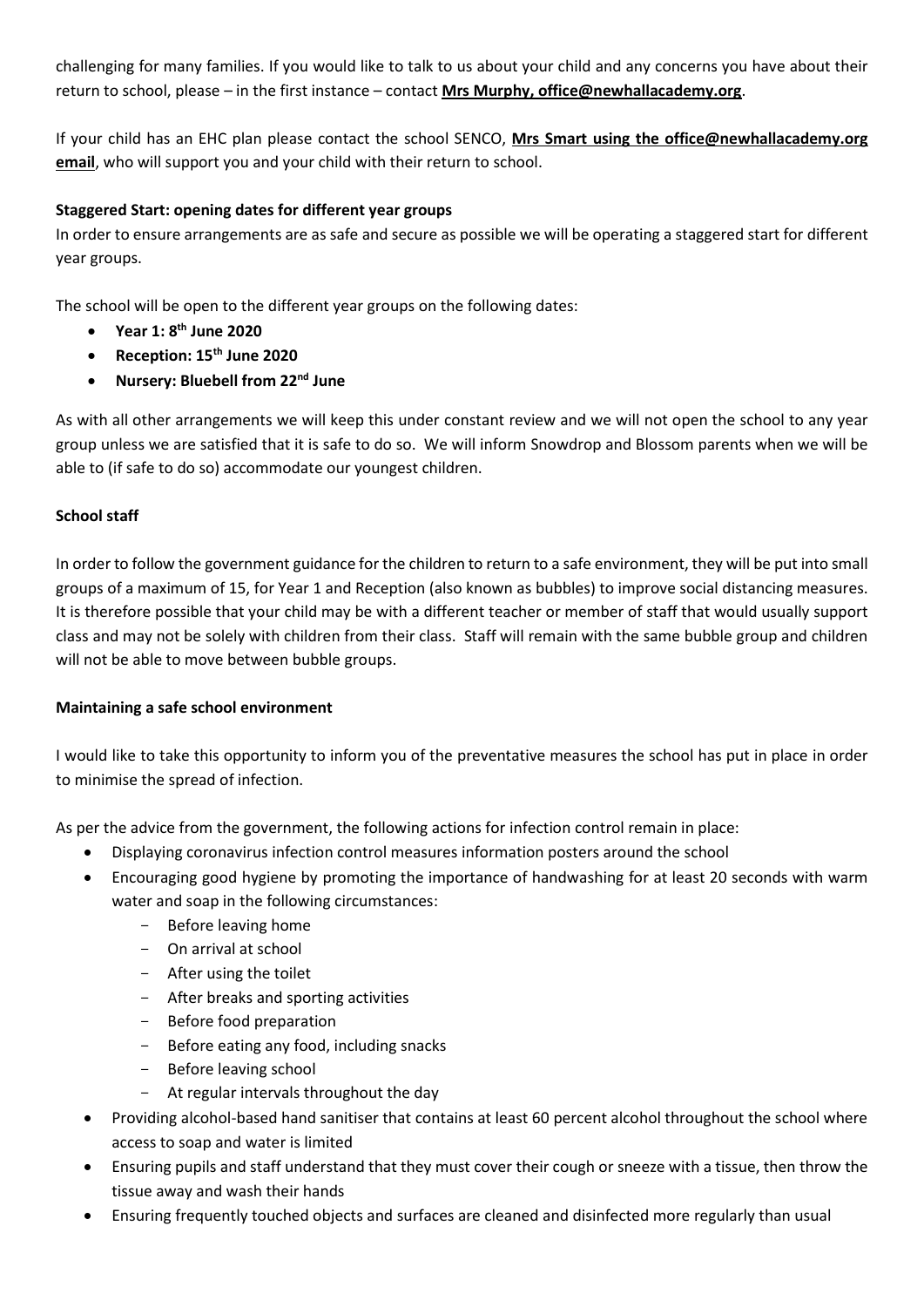- Calling NHS 111 if someone becomes unwell, isolating any unwell people in a separate room, and providing a separate bathroom, where possible
- Telling staff to stay at home for seven days if they develop symptoms of coronavirus
- Providing staff training on PPE, rubbish disposal, mental health and well-being

As an important part of our school community, I would ask that you continue to encourage good infection control practices, such as thorough handwashing, at home and keep your child informed about the things they can do to discourage the spread of infection.

In line with the current NHS and government advice, you should keep your child at home if they develop coronavirus symptoms for a period of seven days. Symptoms include a high temperature or a new, continuous cough. Where symptoms continue after seven days, or begin to worsen, you should call 111. If someone in your child's household has symptoms, your child must self-isolate for 14 days from the day the other person's symptoms started. This is because it can take 14 days for symptoms to appear. More information regarding symptoms and actions can be found on the NHS website (https://www.nhs.uk/conditions/coronavirus-covid-19/).

If you think your child may have been exposed to or has coronavirus, or if your child receives a positive test result for coronavirus, please contact the school on 01279 215480 at the earliest opportunity.

# Arrangements for the start and end of the school day

The beginning and end of the school day are the busiest times for children and adults congregating together in one place and maintaining safe distances within normal arrangements can be a challenge. We have implemented the following measures for when pupils return to school:

| <b>Times</b>            | <b>Entrance</b>   | <b>Bubble Group</b> |
|-------------------------|-------------------|---------------------|
| 8.30-8.40 and 2.30-2.40 | <b>Front Gate</b> | 1A                  |
|                         | Side Gate         | <b>RA</b>           |
| 8.40-8.50 and 2.40-2.50 | <b>Front Gate</b> | 1B                  |
|                         | Side Gate         | <b>RB</b>           |
| 8.50-9 and 2.50-3.00    | <b>Front Gate</b> | 1 <sup>C</sup>      |
|                         | Side Gate         | <b>RC</b>           |
| 9-9.10 and 3.00-3.10    | <b>Front Gate</b> | <b>BB</b>           |
|                         | Side Gate         | <b>RD</b>           |

For those utilising the key worker childcare facility until such time as their respective year group re-opens, this will continue to operate in the main school hall each day, 9am – 3pm. Parents are asked to drop and collect their child from the main school entrance as they have been doing.

To clarify, the front gate is the gate between the School and Nursery Buildings. The side gate is the gate adjacent to the staff car park at the back of the School. If you have confirmed your child is returning to school, you will be notified of their bubble group at the end of the week preceding their start date.

We kindly ask that only ONE parent or carer accompanies a child and you will not be able to come onto the school playground or gather in groups at the school entrances therefore, please ensure you maintain 2 metre social distancing whilst waiting to drop and collect your child promptly at the gate at the time allocated using the markings displayed on the floor. The member of staff designated to your bubble group will meet you at the gate to greet your child. Children will be unable to bring bikes and scooters in to school at this time.

In the event that you are late and your bubble group has already gone in, we kindly ask that you wait away from the school grounds until all other groups have cleared the site and then bring your child to the front school office where they will be met by a member of staff and taken to their group.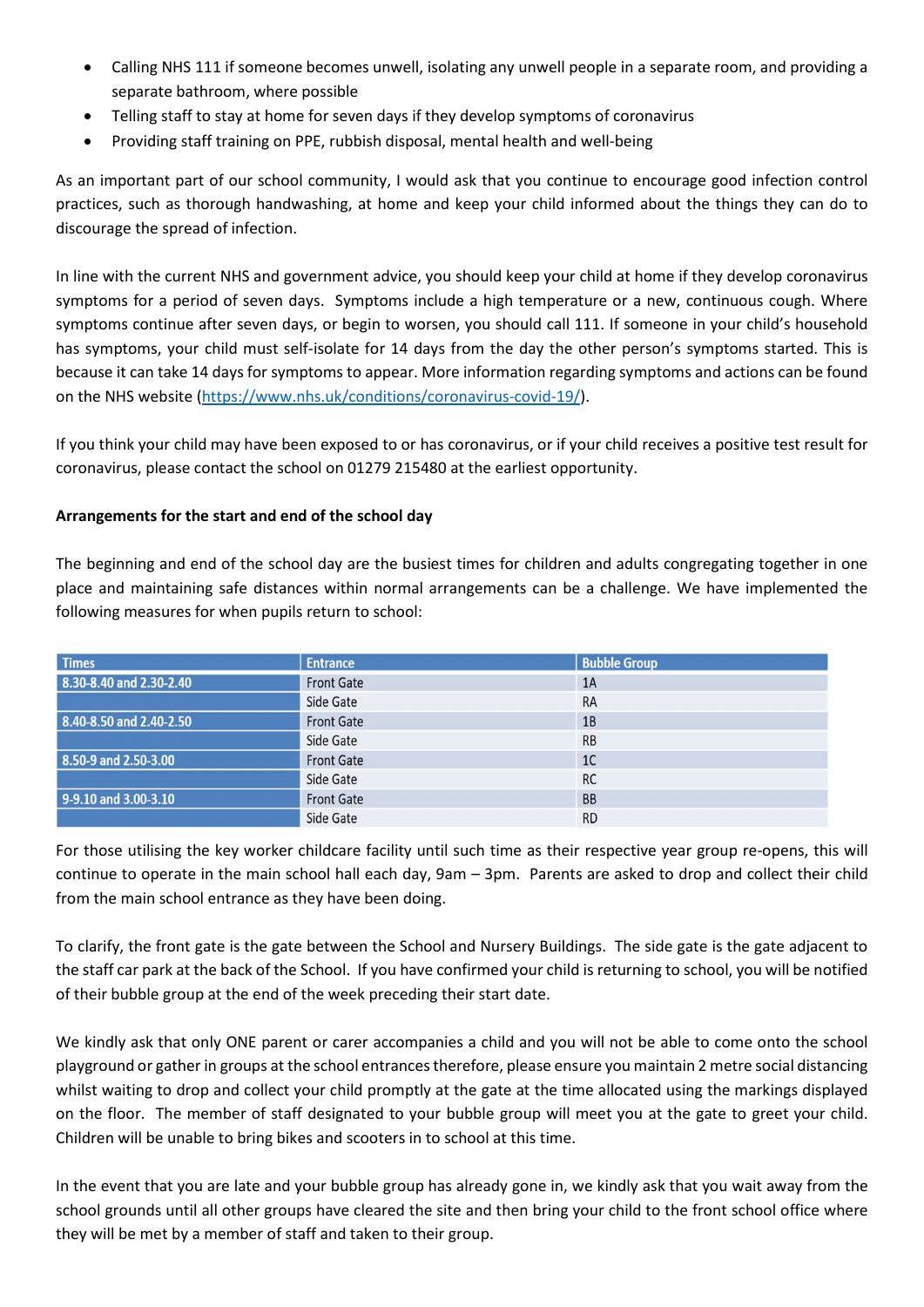Unless late or dropping off or collecting your child from the keyworker childcare facility, parents and carers are asked not to visit the school office in person to avoid gathering in the reception foyer and minimise risk to yourself and staff. If you need to speak to a member of staff please telephone or e-mail the school office in the first instance.

### Arrangements for break times and lunchtimes

We recognise the importance for all pupils to have a break from learning and to enjoy time outside during the school day. Reconnecting with friends will be an important aspect of pupils settling back into school life, but we have made some adjustments to break and lunch times.

- Break times and lunchtimes will be staggered to ensure children remain in their bubble groups and access the outside space separately
- School meals will be provided in the form of a healthy packed lunch, prepared by the Kitchen and the children will eat within their bubble groups. Dietary needs will be catered for and a vegetarian option will be available.

We would like to encourage all children to access the school's packed lunch to minimise items such as lunchboxes moving between home and school. If your child brings in their own packed lunch they will be expected to manage the opening and closing of foodstuff on their own.

### The school day

To minimise the number of pupils and staff assembling for periods of time, we have made the following changes to the school day:

- Your child will attend full time, Monday to Friday, in line with their bubble drop off and collection times. Further correspondence will confirm which bubble your child is in;
- There will be no group assemblies in school;
- Children will remain in the bubble groups at all times;
- Additional children will only be permitted to join a bubble group on a Monday, parents' need to notify by the preceding Wednesday of their attendance prior to returning for the first time;
- Classroom layouts have been rearranged so that children can maintain social distancing as far as possible. Soft furnishings, soft toys, books and intricate toys that cannot be easily cleaned between use and at the end of the day have been removed.
- With that in mind, children will not be required to bring a bag to school, just a named water bottle and a sun hat/rain coat depending on the weather.
- PPE training and arrangements have been implemented for those administering First Aid, cleaning and for our Site Manager.
- There is a designated isolation room for any child or adult who displays symptoms of COVID-19. If there is a child presenting symptoms a member of the Senior Leadership Team has been designated to remain with the child until a parent/carer arrives to collect them. In this event, we would ask that you collect as promptly as possible.

#### School events

Please note the all events that would usually take place in the Summer Term i.e. end of year assembly, sports afternoon has been cancelled.